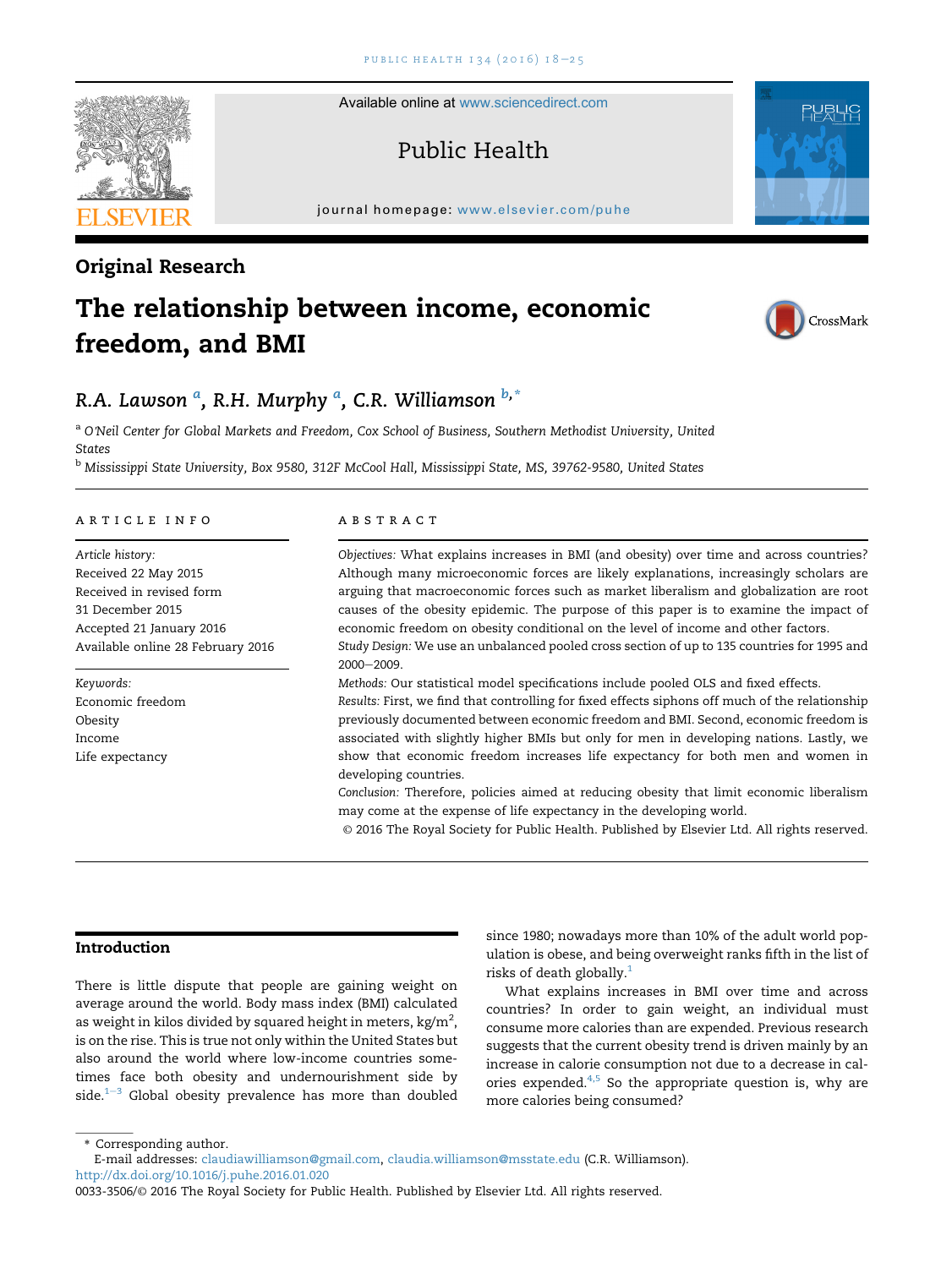Although many economic forces are likely explanations, many scholars argue that market liberalism and growing globalization are driving root causes of the obesity pan $d$ emic.<sup>6–[9](#page-6-0)</sup> The purpose of this paper is to examine the impact of economic freedom on obesity while controlling for confounding factors such as the level of development, gender, and health care spending.

Using an unbalanced pooled cross section of up to 135 countries for 1995 and 2000 $-$ 2009, we find that economic freedom is associated with very slightly higher BMIs for men in developing nations. Income levels appear to increase male BMI levels in the developed world. In no case, do we find evidence that economic freedom or income impacts female BMIs. At least as it pertains to economic freedom and development, increasing BMIs appears to be an exclusively male phenomenon. In addition, we find some evidence that public health spending actually increases obesity rates, especially in developed countries.

Overall our findings suggest two things. First, much of the purported impact of economic liberalization on BMI is in fact related to economic development over time. Countries have generally been getting freer, and as a consequence, they are developing rapidly. BMIs are also on the rise. However, controlling for fixed effects siphons off much of the relationship between economic freedom and BMI previously documented in the literature.

Second, we also test the relationship between life expectancy and obesity, income, and economic freedom. We find that economic freedom increases life expectancy of both men and women in developing countries. Therefore, we urge caution when attempting to design policies aimed at reducing obesity such as sugar taxes, outright bans on products with high sugar contents, or selective advertising bans. Our results suggest that limiting economic liberalism or economic growth to manage obesity may come at the expense of life expectancy in the developing world.

Basic economic theory offers some insight into explaining obesity. The increase in obesity may be due to relative microeconomic forces such as price changes, changes in income, and decreased time costs of food preparation, or macroeconomic forces such as economic insecurity, globalization, and economic liberalization. Evidence provided at the state level shows economic variables collectively explain large amounts of the variation in BMI and obesity[.10](#page-6-0)

One somewhat obvious explanation is that a drop in food prices or alternatively an increase in real incomes drives obesity. An increase in real income could lead to an increase in demand for food. Prior research is inconclusive regarding the direct relationship between income and obesity. Many studies do not provide strong evidence that income increases BMI. $^{4,11,8}$  $^{4,11,8}$  $^{4,11,8}$  In contrast, Egger, Swinburn, and Islam<sup>[12](#page-6-0)</sup> find a positive relation between income and obesity but only among low-income countries and no significant association beyond this level. Loureiro and Nayga $^{11}$  $^{11}$  $^{11}$  find an increase in income leads to more overweight individuals but no relationship with obesity. Pickett, Lobstein, Brunner, and Wilkinson<sup>[13](#page-6-0)</sup> and Wilkinson and Pickett<sup>[14](#page-6-0)</sup> document a relationship between income inequality and obesity in OECD countries but no relationship between obesity and average income.

The law of demand certainly holds for food, so decreasing food prices may be an explanation for increased con-sumption.<sup>[5,15](#page-6-0)-[21](#page-6-0)</sup> The modern era has seen a large decrease in time spent on food production, $4,15,22$  so food has become cheaper in time as well as money. It should be mentioned that government agricultural policies have ambiguous impacts on food production and prices. On the one hand, many types of direct subsidies (e.g., price supports) to farmers increase output. On the other hand, some programs (e.g., acreage allotments) are designed to reduce output in order to increase price. The net effect is unclear.

Swinburn et al. $^{23}$  $^{23}$  $^{23}$  further consider the increased supply of cheap calorie and energy-dense products and improved distribution systems as part of the global food system. Similarly, Cutler, Glaeser, and Shapiro<sup>4</sup> suggest that 'mass production' is driving the increases in obesity around the world. They argue that technological innovations, which facilitate packaging, storage, and transportation of foods, have led to a shift from individual to mass preparation of food. This has allowed more consumption of food through decreased time costs of food production and increased, instant, and continuous access to food. An implication of this argument is that when and where technological progress related to food production is more widespread, and where food manufacturers have better and easier access to new production technologies, obesity should be more prevalent.<sup>[4](#page-6-0)</sup>

Similarly, Rashad and Grossman<sup>[20](#page-6-0)</sup> argue that increases in the prevalence of restaurants have increased BMI and obesity. For example, they note that the number of fast food restaurants per person doubled between 1972 and 1997. Anderson and Matsa $^{24}$  $^{24}$  $^{24}$  support this finding. Somewhat related, Courte-manche and Carden<sup>[25](#page-6-0)</sup> find that each additional Walmart Supercenter per 100,000 residents increases average BMI and the obesity rate in the affected communities.

In addition to changes in the price of food, changes in the price of other goods might impact obesity. Chou, Grossman, and Saffer<sup>17</sup> and Baum<sup>[26](#page-6-0)</sup> show a positive impact between cigarette prices and obesity. Gruber and Frakes $27$  show cigarette taxes and obesity are negatively related. Baum and Chao<sup>[28](#page-6-0)</sup> find reduced smoking's largest effect on obesity when controlling for a variety of socioeconomic variables including employment, physical activity at work, food prices, the prevalence of restaurants, cigarette smoking, cigarette prices and taxes, food stamp receipt, and urbanization.

Economic insecurity may also impact obesity. Smith, Stoddard, and Barnes $^{29}$  argue that perception of economic insecurity, such as risk of unemployment or other income loss, creates stress, which leads to overeating. They test the economic insecurity hypothesis on US individual-level longitudinal data. Using an instrumental variables approach, they find a significant effect with three different measures of economic insecurity (probability of unemployment, volatility of income, and access to safety nets) on body weight, controlling for height and other key individual characteristics. In addition, they find that health insurance and intra-family transfers protect against weight gain.

Wiseman and Capehart<sup>30</sup> explore the possibility that the obesity epidemic is substantially due to growing insecurity, stress, and a sense of powerlessness in modern society where high-sugar and high-fat foods are increasingly omnipresent.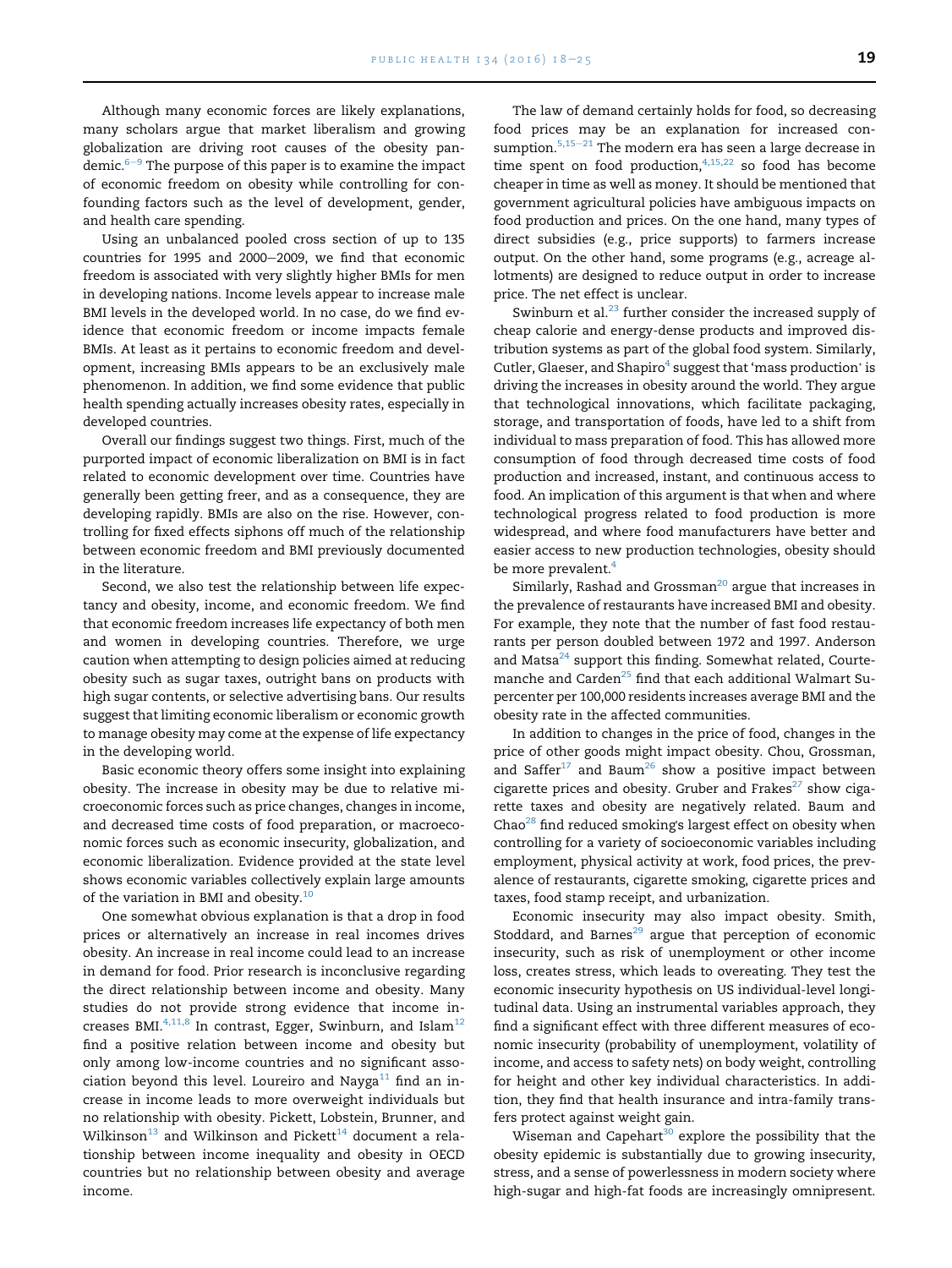After exploring the link between stress and obesity, the increasing pace of capitalism's creative destruction and its generation of greater insecurity and stress are addressed. The article ends with reflections on how epidemic obesity is symptomatic of a social mistake-the seeking of maximum efficiency and economic growth even in societies where the fundamental problem of material security has been solved.

As a result, the costs of obesity have led public health experts to advocate for public intervention such as fast food regulations and taxes on unhealthy foods. $31-33$  $31-33$  The economic justifications for policy interventions are based on the idea that obesity is a market failure where one obese person imposes a negative externality on other people. This implies that an individual does not bear the full cost of decisions related to gaining weight. $34$  Anand and Gray<sup>35</sup> argue that obesity is a market failure where economic freedom creates a suboptimal choice environment.

It should be mentioned that the extent to which obese people impose costs on third parties is exacerbated, if not created in the first place, by the existence of health insurance risk pools. The world has seen significant increases in health insurance coverage, especially public health insurance, $34$  in recent decades. While this insurance rarely covers all health care costs for the individual, the existence of governmentfinanced health coverage certainly reduces such costs. Thus, to describe the negative externality problem associated with obesity as a market failure is a bit disingenuous to the extent that government-provided or subsidized health care is the major source of this externality. Furthermore, in many instances early deaths attributed to obesity can generate positive fiscal spillovers in state-run nursing and pension systems.<sup>36</sup>

The last set of literature specifically explores the link between economic liberalization and obesity. Some authors argue that the rising consumption of unhealthy foods seen worldwide has been facilitated by trade liberalizatiHon.<sup>[37](#page-7-0)</sup> For example, the average tariff barrier on American imports has dropped precipitously since the late 1940s, which has cheapened an array of imports (including food) while elevating incomes.

Swinburn et al. $^{23}$  discuss changes in the food system as key drivers of the increases in BMI. Their framework recognizes what they call systemic drivers, such as taxation regimes, regulations, and social and economic policies. By affecting the food system, these systemic drivers also affect the development in BMI.

One example of a food system driver is food marketing, which influences consumption and is regarded as being an important cause of the rise in obesity.<sup>[38,39](#page-7-0)</sup> Food marketing is arguably more pronounced where markets are less regulated and where there is more competition; i.e., when there is more economic freedom. Hence, through different types of regulations, the degree of economic freedom may affect the intensity of marketing actions, which in turn may be an important driver of increases in BMI.

Bleich et al. $5$  use absence of price controls and ease of market entry as two regulations to explore whether these are related to the total number of calories supplied in the country. Controlling for time and country fixed effects, they find a positive and significant association between caloric supply

and ease of market entry among OECD countries in the 1995 to 2002 period. The relationship between caloric supply and absence of price controls is also positive, but insignificant. Similarly, Cutler, Glaeser, and Shapiro $4$  examine 22 highincome countries and find obesity is higher in less regulated countries.

De Vogli, Kouvonen, and Gimeno<sup>9</sup> show that countries adopting what are considered market-liberal policies experience faster increases in both fast food consumption and mean BMI. Relatedly, Meltzer and Chen $40$  argue that falling real minimum wages encourage the growth of businesses, such as fast food restaurants, that rely on such workers. Thus, they conclude the lower real minimum wage has contributed to growing obesity.

In addition, Guthman and DuPuis<sup>[6](#page-6-0)</sup> argue that, 'the neoliberal shift in personhood from citizen to consumer encourages (over)eating.' Further, Offer, Pechey, and Ulijaszek[7](#page-6-0) conclude that the effects of increasing the supply of cheap and more that the effects of increasing the supply of cheap and more<br>accessible food have been larger in 'market liberal' countries. accessible food have been larger in 'market liberal' countries.<br>Lyungvall<sup>8</sup> explicitly argues that 'the freer the fatter'. An environment with more economic freedom may encourage unhealthy behavior by affecting the quality and quantity of foods available to consumers, by affecting access to safety nets, and by affecting access to environments for physical activity, leading to increases in BMI. The empirical analysis is based on an unbalanced panel of high-income countries. Including controls for GDP per capita, growth, female labor force participation, and education, Lyungvall finds economic freedom is positive and significantly related to levels and increases of BMI. There is some support for nonlinear effects where the effects are larger for more free countries.

There are, of course, many other noneconomic determinants of body weight, including genetic predispositions to obesity and innate impulses that prevent optimal body weight control. These are unlikely explanations for the observed trends in body weight, even if they help explain baseline levels. There is certainly little evidence that we are more irrational or have different genes than our parents or grandparents.

Nevertheless, there is clearly something about modernity that is causing people to consume excess calories. Perhaps the combination of cheap food, high incomes, and freedom of choice contributes to weight gain. In the following section, we attempt to empirically test the relationships between obesity, income, and economic freedom.

#### Methods

Our dataset consists of an unbalanced pooled cross section of up to 135 countries for the years 1995, 2000-2009, for a total of 2802 observations. The Economic freedom of the World index is available only in five year-intervals prior to 2000. We use both pooled OLS and fixed effects regression specifications. Unlike many of the studies cited above, we examine data for both developing and developed nations. This is for two reasons. First, the BMI/Obesity problem is not restricted to the developed world. Second, the degree of variation in economic freedom is far greater in developing than in developed nations.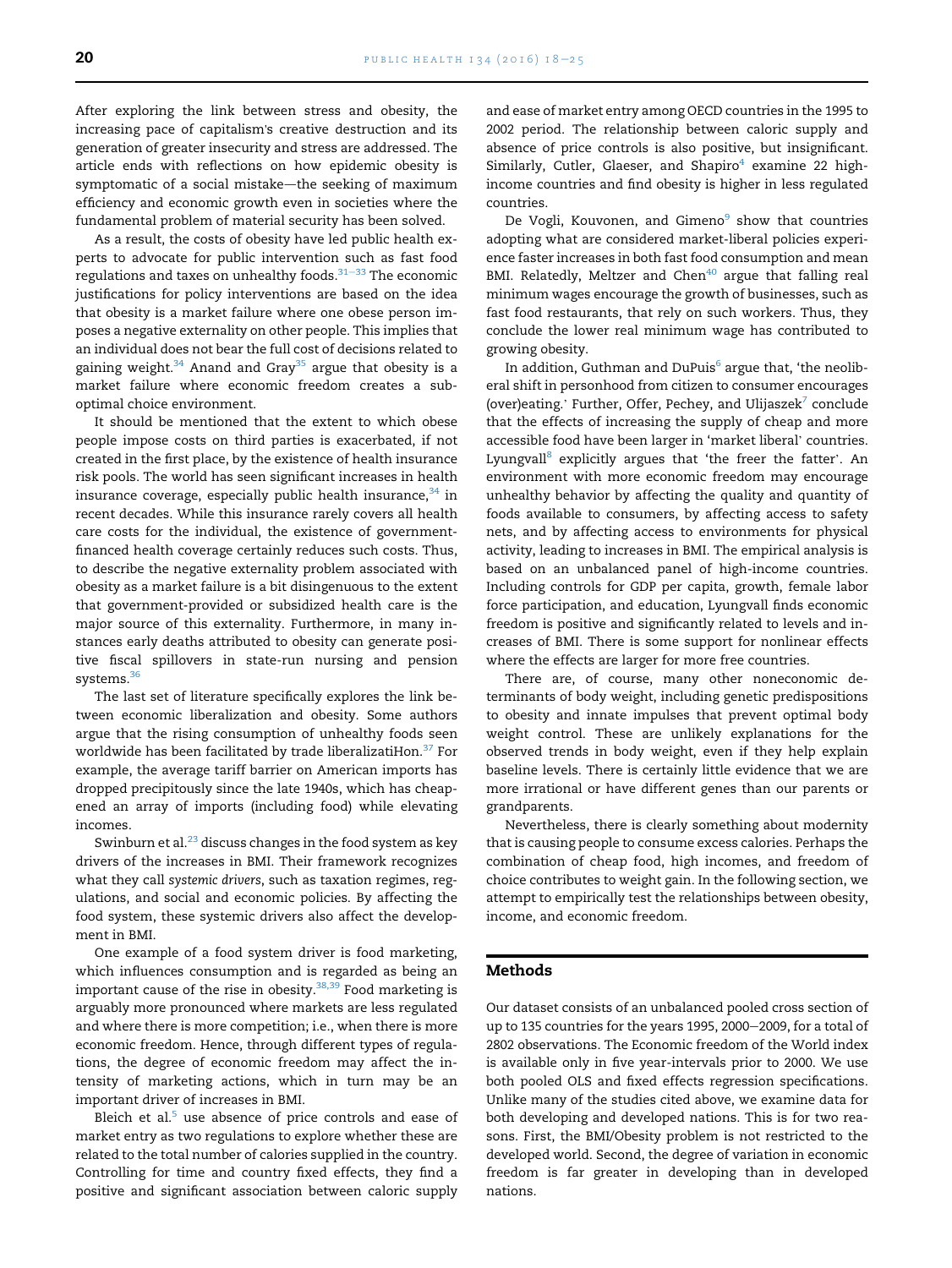<span id="page-3-0"></span>In addition, we separate our focus by gender. It is well documented that socioeconomic disparities, including gender differences, exist with regard to obesity rates. $41-45$  $41-45$  $41-45$ 

Table 1 provides descriptive statistics and source information for the data used in the analysis. Panel A reports the summary statistics, and Panel B reports the list of countries included in the data set. The countries were selected solely based on data availability. The dependent variable throughout will be the average BMI of the population. BMI is measured as a person's weight in kilograms divided by his or her height in meters squared.<sup>[46](#page-7-0)</sup> The average BMI is 24.87 kg/m<sup>2</sup> with a standard deviation of 2.25. The assumption is that higher average BMI values are indicative of a greater incidence of obesity in the population.

The primary independent variable of interest is the Economic Freedom of the World (EFW) index. $47$  The EFW index provides a  $0-10$  economic freedom rating for over 150 nations based on over 40 variables. Nations with lower taxes, sounder property rights, stable money, freer trade, and more limited regulations score higher on this index. The mean EFW score is 6.66 with a 0.99 standard deviation. The EFW index has been used in hundreds of studies as a measure of market liberalism; see Hall and Lawson for a survey of this literature.<sup>[48](#page-7-0)</sup>

#### Results

Table 2 presents the benchmark results of a pooled OLS model using logged real GDP per capita (log RGDPPC), the EFW rating, public sector share of health spending, health care spending as a share of GDP, and health spending per capita as independent variables[.49](#page-7-0)

Table  $2-$  Economic freedom and BMI Benchmark model. Notes: Dependent variable is BMI. All regressions are unbalanced pooled, cross section, consisting of up to 135 countries for the years 1995, 2000 $-$ 2009. Column (1) is a pooled OLS regression. Column (2) includes country fixed effects. Column (3) includes year fixed effects. Column (4) includes both year and country fixed effects. Standard errors are in parentheses.\* Significant at 90%, \*\* Significant at 95%, \*\*\* Significant at 99%.

|                                     | (1)        | (2)           | (3)              | (4)        |
|-------------------------------------|------------|---------------|------------------|------------|
| Log RGDPPC                          | $1.20***$  |               | $1.58***1.23***$ | 0.11       |
|                                     | (0.03)     | (0.13)        | (0.03)           | (0.18)     |
| EFW rating                          | $0.13***$  | $0.13***0.05$ |                  | $-0.08*$   |
|                                     | (0.04)     | (0.05)        | (0.04)           | (0.00)     |
| Public share of health spending     | $0.01***$  | $0.01***$     | $0.01***$        | 0.00       |
|                                     | (0.00)     | (0.00)        | (0.00)           | (0.00)     |
| Health care share of GDP            | $0.20***$  | $0.05***$     | $0.19***$        | $-0.01$    |
|                                     | (0.01)     | (0.02)        | (0.01)           | (0.02)     |
| Health spending per capita (\$1000) | $-0.84***$ | $0.19***$     | $-0.83***$       | $-0.19**$  |
|                                     | (0.03)     | (0.08)        | (0.03)           | (0.08)     |
| Constant                            | $13.01***$ | 11.85         | $12.78***$       | $24.57***$ |
|                                     | (0.25)     | (1.08)        | (0.26)           | (1.39)     |
| Year fixed effects                  | N          | N             | Y                | Y          |
| Country fixed effects               | N          | Y             | N                | Y          |
| Observations                        | 2802       | 2802          | 2802             | 2802       |
| Adj. $R^2$                          | 0.55       | 0.88          | 0.56             | 0.89       |

Economic development may increase BMI (and obesity) as food, as well as other items, will be more plentiful and cheaper in more developed economies. As a result, food consumption may increase. Similarly, economic freedom may indirectly increase BMI if economic freedom directly leads to an increase in income or allows food to be produced more cheaply.

Table 1 – Descriptive statistics and sources. Notes: BMI is body mass index and is collected from World Health Organization (2014).[46](#page-7-0) EFW Rating is chain-linked economic freedom rating and is collected from Gwartney et al. (2013).[47](#page-7-0) Log RGDPPC is log real GDP per capita, Public Share of Health Spending, Health Care Percent of GDP, Health Care Spending per Capita<br>(\$1000), and Life Expectancy are collected from World Development Indicators (2014).<sup>48</sup> EFW\*Income is c multiplying EFW Rating and Log RGDPPC.

| 7629.21 |
|---------|
|         |
|         |
| Max     |

#### Panel B: list of countries

Albania, Algeria, Angola, Argentina, Armenia, Australia, Austria, Azerbaijan, Bahamas, Bahrain, Bangladesh, Barbados, Belgium, Belize, Benin, Bolivia, Bosnia and Herzegovina, Botswana, Brazil, Bulgaria, Burkina Faso, Burundi, Cameroon, Canada, Central African Republic, Chad, Chile, China, Colombia, Democratic Republic of the Congo, Republic of the Congo, Costa Rica, Cote d'Ivoire, Croatia, Cyprus, Czech Republic, Denmark, Dominican Republic, Ecuador, El Salvador, Estonia, Ethiopia, Fiji, Finland, France, Gabon, Georgia, Germany, Ghana, Greece, Guatemala, Guinea-Bissau, Guyana, Haiti, Honduras, Hungary, Iceland, India, Indonesia, Iran, Ireland, Israel, Italy, Jamaica, Japan, Jordan, Kazakhstan, Kenya, Kuwait, Kyrgyz Republic, Latvia, Lesotho, Lithuania, Luxembourg, Madagascar, Malawi, Malaysia, Mali, Malta, Mauritania, Mauritius, Mexico, Moldova, Mongolia, Morocco, Mozambique, Myanmar, Namibia, Nepal, New Zealand, Nicaragua, Niger, Nigeria, Norway, Oman, Pakistan, Panama, Papua New Guinea, Paraguay, Peru, Philippines, Poland, Portugal, Romania, Russia, Rwanda, Senegal, Serbia, Sierra Leone, Singapore, Slovak Republic, Slovenia, South Africa, South Korea, Spain, Sri Lanka, Sweden, Switzerland, Syria, Tanzania, Thailand, Netherlands, Togo, Trinidad and Tobago, Tunisia, Turkey, Uganda, Ukraine, United Arab Emirates, United Kingdom, United States, Uruguay, Venezuela, Vietnam, Zambia, Zimbabwe.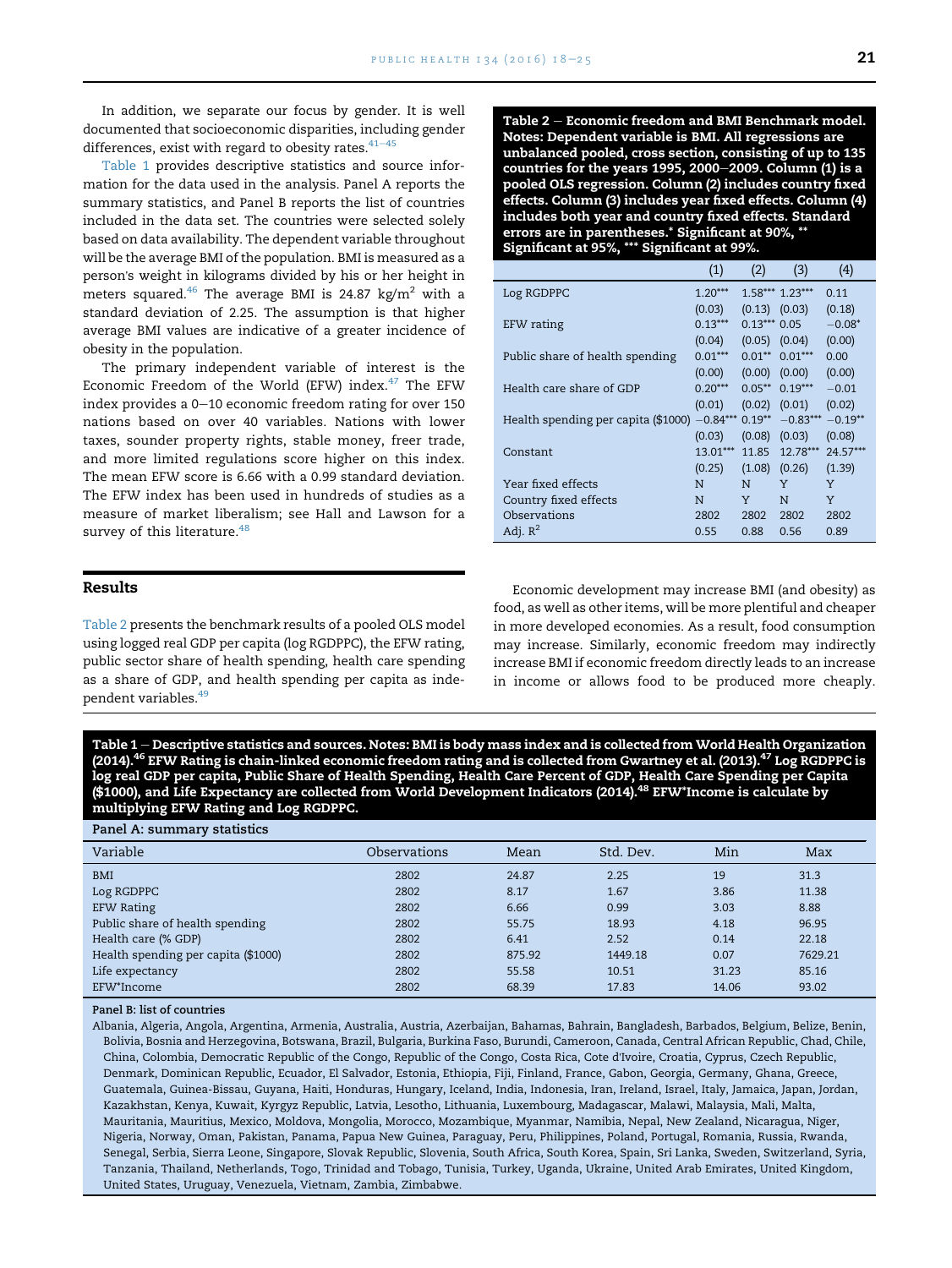<span id="page-4-0"></span>However, once we control for the level of income, the impact of income and economic freedom on BMI may be quite distinct. For example, economic freedom may have no effect on food consumption patterns, thus, not affecting BMI. Furthermore, economic freedom may allow for heathier consumption choices.

It is reasonable that spending on health care would improve health including decreasing obesity. However, more spending on health care may also create perverse incentives and moral hazard concerns whereby better health care 'sub-sidizes' poor choices including consuming additional calories. This relationship may be more prominent with public sector sidizes' poor choices including consuming additional calories.<br>This relationship may be more prominent with public sector<br>health spending if individuals view public health as 'free' and, therefore, do not fully pay for their poor health choices.

The four regressions presented in [Table 2](#page-3-0) differ only based on whether or not country and year fixed effects are included. Regressions 1 and 2 confirm much of the reasoning discussed above that countries with higher economic freedom exhibit higher BMIs, and, thus, presumably more obesity. The coefficient however is vanishingly small, even if significant statistically. A one standard deviation higher EFW rating corresponds with just 1/20th of a standard deviation higher BMI. Regression 3, which includes year but not country fixed effects, shows no significant relationship between economic freedom and BMI. Regression 4, which includes both sets of fixed effect controls, turns the relationship on its head. Here we find that higher levels of economic freedom correspond to lower BMIs, though, again, the coefficient size is miniscule.

Collectively, we interpret these results as suggesting that our baseline regressions, as well as previous findings, do not fully capture all factors impacting obesity across countries and over time. The sensitivity of these results to the inclusion of time fixed effects is not surprising since economic freedom, like BMI, has been (generally) rising over time in most countries. If omitted factors are also increasing over time and we do not include time fixed effects, as in regressions 1 and 2, we may wrongly attribute the rise of BMI over time to increases in economic freedom. Thus, the inclusion of time fixed effects allows us to control for these trends to more accurately understand the underlying association between economic freedom and BMI.

Although we are mainly interested in economic freedom and income, it is interesting to note the relationship between health care spending and obesity. In the first three regressions, total health care spending and governmentfinanced health spending significantly increase obesity indicating possible moral hazard. However, we lose statistical significance once we include both year and country fixed effects. Health care spending per capita lowers obesity and retains statistical significance in all four specifications.

Table 3 presents the model found in [Table 2,](#page-3-0) Regression 4 with two changes: (1) the sample is split four ways both by gender and level of economic development, and (2) an interaction term between the EFW rating and real GDP per capita is added to the model. The cutoff for developed vs developing was a real GDP per capita of \$4085. Chow tests verified the validity of splitting the overall sample four ways by development level and gender.

The first change highlights that the problem of obesity may be contingent on whether we are looking at men or women or Table  $3$  – Economic freedom and BMI by gender and level of development. Notes: Dependent variable is BMI. Columns  $(1)$ – $(4)$  include both year and country fixed effects. Standard errors are in parentheses.\* Significant at 90%, \*\* Significant at 95%, \*\*\* Significant at 99%.

|                          | (1)        | (2)        | (3)        | (4)        |
|--------------------------|------------|------------|------------|------------|
| Sample                   | Female,    | Male,      | Female,    | Male,      |
|                          | <b>LDC</b> | <b>LDC</b> | DC         | DC         |
| Log RGDPPC               | $-0.06$    | 0.03       | $-0.23$    | $0.33***$  |
|                          | (0.13)     | (0.09)     | (0.23)     | (0.15)     |
| EFW rating               | 0.06       | $-0.30***$ | $-0.24$    | $-0.01$    |
|                          | (0.12)     | (0.09)     | (0.28)     | (0.19)     |
| Public share of health   | 0.00       | 0.00       | $0.01***$  | $0.01***$  |
| spending                 | (0.00)     | (0.00)     | (0.00)     | (0.00)     |
| Health care share of GDP | $-0.01$    | $-0.02**$  | $-0.02$    | 0.01       |
|                          | (0.01)     | (0.01)     | (0.01)     | (0.01)     |
| Health spending per      | 0.00       | $1.38***$  | $-0.31***$ | $-0.19***$ |
| capita (\$1000)          | (0.64)     | (0.45)     | (0.04)     | (0.03)     |
| EFW*Income               | $-0.02$    | $0.04***$  | 0.01       | 0.00       |
|                          | (0.02)     | (0.01)     | (0.03)     | (0.02)     |
| Constant                 | 28.53***   | 25.00***   | 28.61***   | 23.20***   |
|                          | (0.89)     | (0.63)     | (2.05)     | (1.37)     |
| Year fixed effects       | Y          | Y          | Y          | Y          |
| Country fixed effects    | Y          | Y          | Y          | Y          |
| Observations             | 739        | 739        | 662        | 662        |
| Adj. $R^2$               | 0.99       | 1.00       | 0.99       | 0.99       |

developed vs developing countries. For example, higher EFW leads to less obesity for men in developing countries (regression 2). Economic freedom is positive but insignificantly related to obesity for women in developing countries. Economic freedom is negative but insignificant for both men and women in developed countries.

The second change focuses on the important interplay between the level of income and economic freedom that may be at work even within the development sub-samples. Because of the interaction term, the impact of economic freedom on BMI will now be contingent on the level of income (and vice versa). [Table 4](#page-5-0) shows the marginal impact of a one standard deviation difference in the level of economic freedom (income) conditional on three levels of income (economic freedom). Only in the case of males living in developing nations do we find any evidence of a positive relationship between economic freedom and BMI, and the impact gets stronger at higher levels of income. In the case of females, both in developed and developing nations, and in males in developed nations, we in fact find a negative (though small and insignificant statistically) association between the two variables. Throughout, however, the coefficient magnitudes are economically, if not statistically, insignificant.

Income meanwhile is positively related with BMI only in the sample for males in developed nations, and this impact is not a function of the degree of economic freedom. For males in developed nations, a one standard deviation higher income level is associated with a 1/5th standard deviation higher BMI. While not large, this magnitude is certainly worth noting. Otherwise, income is negatively related to BMI (though insignificant statistically) for females in both subsamples, and is essentially unrelated male BMI in developing nations.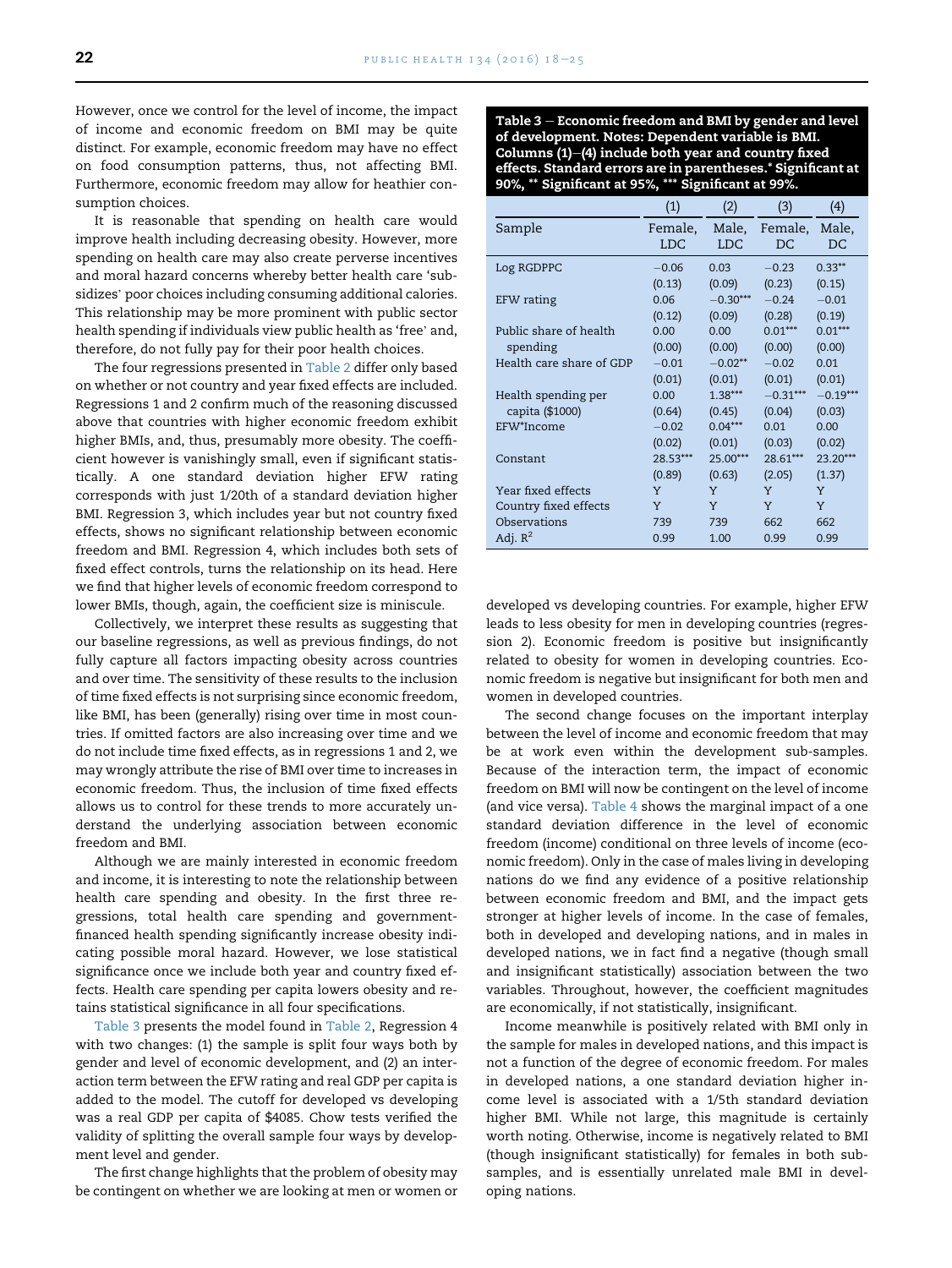<span id="page-5-0"></span>We also note that health spending by government is positively and significantly associated with higher BMIs for both men and women in developed countries while total health spending per capita is negative and significant. Combined, these results indicate that overall access to health care can increase one's health outcomes; however, this result reverses if health care is from the public sector.

It is worth commenting on the fact that our concern regarding obesity is a decidedly modern one. In all countries until very recently, and in many to this day, the problem was not obesity; instead it was undernourishment. Obesity certainly heightens various health ailments such as heart disease, stroke, and diabetes, but the list of problems associated with undernourishment is even longer and probably more severe. A higher BMI may improve health outcomes on some margins even if making matters worse on others.<sup>[50](#page-7-0)</sup>

Table 5 contains a set of five regressions similar to those found in [Table 3](#page-4-0), except the dependent variable is life expectancy from birth and BMI has been moved to an independent variable. Higher BMI is in fact associated with lower life expectancy, and the effect is particularly pronounced in developed nations. For example, among males in developed nations, a one standard deviation higher BMI is associated with a 0.75 standard deviation decline in life expectancy, which is equivalent to almost eight years. For females in developed nations, the impact is about half that of the males. In developed nations, neither income nor economic freedom appears to impact life expectancy.

Our model suggests BMI has little impact on life expectancy in developing nations (though a non-linear relationship has been suggested by others). $50-52$  $50-52$  Among males the effect is insignificant, and among females the impact of one standard deviation increase of BMI on life expectancy is about 10% of a standard deviation. Economic freedom and income, in contrast, both matter. The marginal effect of one standard deviation higher EFW score corresponds to about 10% of a standard deviation in life expectancy, and the marginal effect of a standard deviation of higher income yields a 1/3rd greater standard deviation in life expectancy. Also, health spending by government is not significantly related to life expectancy.

Taken together these results confirm the worry about BMI but this worry should be mostly confined to the developed world as opposed to the developing world. Additionally,

| Table $4$ $-$ Marginal impact of economic freedom and<br>income on BMI. Notes: Marginal effects calculated from<br>Table 3. Bold represents significant coefficients. |                |               |                |             |
|-----------------------------------------------------------------------------------------------------------------------------------------------------------------------|----------------|---------------|----------------|-------------|
| Sample:                                                                                                                                                               | Female,<br>LDC | Male,<br>LDC. | Female,<br>DC. | Male,<br>DC |
| Impact of $1\sigma$ in EFW at:                                                                                                                                        |                |               |                |             |
| low income                                                                                                                                                            | $-0.06$        | 0.26          | $-0.15$        | $-0.01$     |
| $(1\sigma$ below avg.)                                                                                                                                                |                |               |                |             |
| average income                                                                                                                                                        | $-0.07$        | 0.29          | $-0.14$        | $-0.01$     |
| high income                                                                                                                                                           | $-0.09$        | 0.33          | $-0.13$        | $-0.01$     |
| $(1\sigma$ above avg.)                                                                                                                                                |                |               |                |             |
| Impact of $1\sigma$ in Income at:                                                                                                                                     |                |               |                |             |
| low EFW                                                                                                                                                               | $-0.15$        | 0.01          | $-0.17$        | 0.28        |
| $(1\sigma$ below avg.)                                                                                                                                                |                |               |                |             |
| average EFW                                                                                                                                                           | $-0.17$        | 0.05          | $-0.16$        | 0.28        |
| high EFW                                                                                                                                                              | $-0.19$        | 0.08          | $-0.16$        | 0.28        |
| $(1\sigma$ above avg.)                                                                                                                                                |                |               |                |             |

| Table $5$ – Life expectancy, economic freedom and BMI.      |
|-------------------------------------------------------------|
| Notes: Dependent variable is life expectancy. Columns       |
| $(1)$ – $(4)$ include both year and country fixed effects.  |
| Standard errors are in parentheses.* Significant at 90%, ** |
| Significant at 95%, *** Significant at 99%.                 |

| Sample                   | (1)         | (2)         | (3)        | (4)        |
|--------------------------|-------------|-------------|------------|------------|
|                          | Female,     | Male,       | Female,    | Male,      |
|                          | <b>LDC</b>  | <b>LDC</b>  | DC         | DC         |
| Log RGDPPC               | 8.96***     | $9.00***$   | 0.33       | 1.15       |
|                          | (0.75)      | (0.75)      | (0.88)     | (0.86)     |
| EFW rating               | $8.15***$   | $8.08***$   | 0.96       | 1.15       |
|                          | (0.72)      | (0.73)      | (1.08)     | (1.05)     |
| Public share of health   | 0.00        | 0.00        | 0.00       | 0.00       |
| spending                 | (0.01)      | (0.01)      | (0.01)     | (0.01)     |
| Health care share of GDP | $0.36***$   | $0.36***$   | $-0.12**$  | $-0.07$    |
|                          | (0.06)      | (0.06)      | (0.06)     | (0.05)     |
| Health spending per      | $-10.30***$ | $-10.20***$ | $0.40**$   | $0.30*$    |
| capita (\$1000)          | (3.80)      | (3.80)      | (0.20)     | (0.20)     |
| EFW*Income               | $-1.11***$  | $-1.09***$  | $-0.07$    | $-0.08$    |
|                          | (0.11)      | (0.11)      | (0.12)     | (0.11)     |
| <b>BMI</b>               | $-0.53**$   | $-0.14$     | $-0.93***$ | $-1.87***$ |
|                          | (0.23)      | (0.33)      | (0.16)     | (0.23)     |
| Constant                 | 19.36**     | 9.47        | 93.17***   | 109.81***  |
|                          | (7.91)      | (9.76)      | (9.13)     | (9.44)     |
| Year fixed effects       | Y           | Y           | Y          | Y          |
| Country fixed effects    | Y           | Y           | Y          | Y          |
| Observations             | 739         | 739         | 662        | 662        |
| Adj. $R^2$               | 0.99        | 0.99        | 0.99       | 0.99       |

policies that go against economic liberalization or economic growth, even if made in an attempt to rein in the effects of higher BMIs, may have deleterious effects on life expectancy when applied to the developing world.

We also note that the adjusted  $R^2$  values in [Tables 3 and 5](#page-4-0) are exceptionally high. This is a reflection first and foremost of the statistical explanatory power of a full set of year and country fixed effects, but secondarily the importance of controlling for income and economic freedom jointly.

#### Discussion

Overall our findings suggest two things. First, much of the purported impact of economic liberalization on BMI is in fact related to economic development over time. Countries have generally been getting freer, and as a consequence, they are developing rapidly. BMIs are also on the rise. However, controlling for fixed effects siphons off much of the relationship between economic freedom and BMI as demonstrated in [Table](#page-3-0) [2](#page-3-0). Beyond that, disentangling the impact of liberalization from development is a difficult task. This paper attempts to do this by separating the sample between developed and developing nations, by gender, and by examining the impact of economic freedom conditional on the level of income.

In summary, we find that economic freedom is associated with very slightly higher BMIs for men in developing nations only, and not otherwise. In contrast, income levels appear to increase male BMI levels in the developed world, and not otherwise. In no case, do we find evidence that economic freedom or income impacts female BMIs. At least as it pertains to economic freedom and development, increasing BMI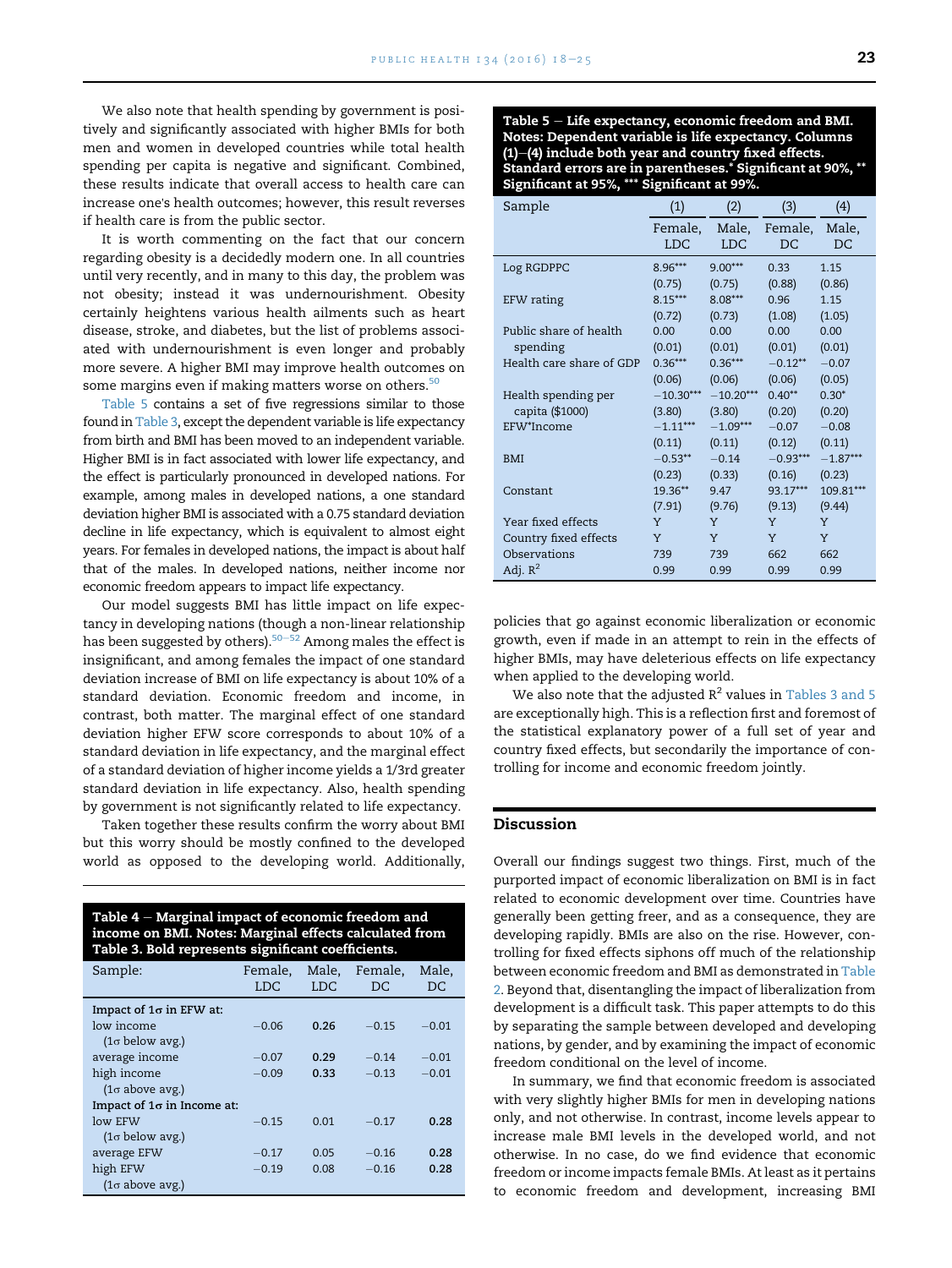<span id="page-6-0"></span>appears to be an exclusively male phenomenon. Lastly, policies aimed at increasing health spending by government to reign in obesity may have unintended effects as our results suggest that such health spending, at best, has no significant impact on obesity, and in several instances, may actually increase obesity.

Finally, we urge caution. Attempts to limit economic liberalism or economic growth in an effect to manage obesity (e.g., food taxes, soda bans, children's advertising restrictions, mandatory BMI monitoring of children) may backfire in terms of life expectancy outcomes in the developing world.

#### Author statements

#### Ethical approval

Our data is available online and does not involve any ethical considerations such as human test subjects.

#### Funding

None declared.

#### Competing interests

None declared.

#### references

- 1. [World Health Organization \(WHO\).](http://refhub.elsevier.com/S0033-3506(16)00039-1/sref1) Obesity and overweight. [WHO Factsheet 311; 2012.](http://refhub.elsevier.com/S0033-3506(16)00039-1/sref1)
- 2. [Popkin BM. An overview on the nutrition transition and its](http://refhub.elsevier.com/S0033-3506(16)00039-1/sref2) [health implications: the Bellagio meeting.](http://refhub.elsevier.com/S0033-3506(16)00039-1/sref2) Public Health Nutr [2002;](http://refhub.elsevier.com/S0033-3506(16)00039-1/sref2)5:93-[103.](http://refhub.elsevier.com/S0033-3506(16)00039-1/sref2)
- 3. [Chopra M, Galbraith S, Darnton-Hill I. A global response to a](http://refhub.elsevier.com/S0033-3506(16)00039-1/sref3) [global problem: the epidemic of overnutrition.](http://refhub.elsevier.com/S0033-3506(16)00039-1/sref3) Bull World [Health Organ](http://refhub.elsevier.com/S0033-3506(16)00039-1/sref3) 2002;[8](http://refhub.elsevier.com/S0033-3506(16)00039-1/sref3)0:952-8.
- 4. [Cutler D, Glaeser E, Shapiro J. Why have Americans become](http://refhub.elsevier.com/S0033-3506(16)00039-1/sref4) more obese? [J Econ Perspect](http://refhub.elsevier.com/S0033-3506(16)00039-1/sref4) 2003;2003(17):93-[118.](http://refhub.elsevier.com/S0033-3506(16)00039-1/sref4)
- 5. [Bleich SN, Culter DM, Murray C, Adams A. Why is the](http://refhub.elsevier.com/S0033-3506(16)00039-1/sref5) [developed world obese?](http://refhub.elsevier.com/S0033-3506(16)00039-1/sref5) Annu Rev Public Health [2008;](http://refhub.elsevier.com/S0033-3506(16)00039-1/sref5)29:273-[95](http://refhub.elsevier.com/S0033-3506(16)00039-1/sref5).
- 6. [Guthman J, DuPuis M. Embodying neoliberalism: economy,](http://refhub.elsevier.com/S0033-3506(16)00039-1/sref6) [culture, and the politics of fat.](http://refhub.elsevier.com/S0033-3506(16)00039-1/sref6) Environ Plan D Soc Space [2006;](http://refhub.elsevier.com/S0033-3506(16)00039-1/sref6)24:427-[48](http://refhub.elsevier.com/S0033-3506(16)00039-1/sref6).
- 7. [Offer A, Pechey R, Ulijaszek S. Obesity under affluence varies](http://refhub.elsevier.com/S0033-3506(16)00039-1/sref7) [by welfare regimes: the effect of fast food, insecurity, and](http://refhub.elsevier.com/S0033-3506(16)00039-1/sref7) inequality. [Econ Hum Biol](http://refhub.elsevier.com/S0033-3506(16)00039-1/sref7) 2010;8:297-[308.](http://refhub.elsevier.com/S0033-3506(16)00039-1/sref7)
- 8. [Ljungvall](http://refhub.elsevier.com/S0033-3506(16)00039-1/sref8) Å. [The freer the fatter? A panel study of the relationship](http://refhub.elsevier.com/S0033-3506(16)00039-1/sref8) [between body-mass Index and economic Freedom. No 2013:23](http://refhub.elsevier.com/S0033-3506(16)00039-1/sref8) [working papers Lund University department of economics](http://refhub.elsevier.com/S0033-3506(16)00039-1/sref8); 2013.
- 9. [De Vogli R, Kouvonen A, Gimenoc D. The influence of market](http://refhub.elsevier.com/S0033-3506(16)00039-1/sref9) [deregulation on fast food consumption and body mass index:](http://refhub.elsevier.com/S0033-3506(16)00039-1/sref9) [a cross-national time series analysis.](http://refhub.elsevier.com/S0033-3506(16)00039-1/sref9) Bull World Health Organ [2014;](http://refhub.elsevier.com/S0033-3506(16)00039-1/sref9)92:99-[107](http://refhub.elsevier.com/S0033-3506(16)00039-1/sref9).
- 10. [Courtemanche CJ, Pinkston JC, Ruhm C, Wehby G.](http://refhub.elsevier.com/S0033-3506(16)00039-1/sref10) Can [changing economic factors explain the rise in obesity?](http://refhub.elsevier.com/S0033-3506(16)00039-1/sref10). NBER [Working Paper 20892; 2015](http://refhub.elsevier.com/S0033-3506(16)00039-1/sref10).
- 11. [Loureiro ML, Nayga RM. International dimensions of obesity](http://refhub.elsevier.com/S0033-3506(16)00039-1/sref11) [and overweight related problems: an economics perspective.](http://refhub.elsevier.com/S0033-3506(16)00039-1/sref11) [Am J Agric Econ](http://refhub.elsevier.com/S0033-3506(16)00039-1/sref11) 2005;87:1147-[53](http://refhub.elsevier.com/S0033-3506(16)00039-1/sref11).
- 12. [Egger G, Swinburn B, Islam FMA. Economic growth and](http://refhub.elsevier.com/S0033-3506(16)00039-1/sref12) [obesity: an interesting relationship with world-wide](http://refhub.elsevier.com/S0033-3506(16)00039-1/sref12) implications. [Econ Hum Biol](http://refhub.elsevier.com/S0033-3506(16)00039-1/sref12) 2012;10:147-[53.](http://refhub.elsevier.com/S0033-3506(16)00039-1/sref12)
- 13. [Pickett K, Lobstein T, Brunner E, Wilkinson RG. Wider income](http://refhub.elsevier.com/S0033-3506(16)00039-1/sref13) [gaps, wider waistbands? an ecological study of obesity and](http://refhub.elsevier.com/S0033-3506(16)00039-1/sref13) income inequality. [J Epidemiol Community Health](http://refhub.elsevier.com/S0033-3506(16)00039-1/sref13) [2005;](http://refhub.elsevier.com/S0033-3506(16)00039-1/sref13)59:670-[4](http://refhub.elsevier.com/S0033-3506(16)00039-1/sref13).
- 14. Wilkinson R, Pickett K. [The spirit level: why greater equality](http://refhub.elsevier.com/S0033-3506(16)00039-1/sref14) makes societies stronger[. NY: Bloomsbury Press; 2010](http://refhub.elsevier.com/S0033-3506(16)00039-1/sref14).
- 15. Lakdawalla D, Philipson T. [The growth of obesity and technological](http://refhub.elsevier.com/S0033-3506(16)00039-1/sref15) [change: a theoretical and empirical investigation](http://refhub.elsevier.com/S0033-3506(16)00039-1/sref15). National Bureau of [Economic Research Working Paper 8965; 2002](http://refhub.elsevier.com/S0033-3506(16)00039-1/sref15).
- 16. [Philipson T, Posner RA. The long-run growth in obesity as a](http://refhub.elsevier.com/S0033-3506(16)00039-1/sref16) [function of technological change.](http://refhub.elsevier.com/S0033-3506(16)00039-1/sref16) Perspect Biol Med  $2003:46:87-107$ .
- 17. [Chou S, Grossman M, Saffer H. An economic analysis of adult](http://refhub.elsevier.com/S0033-3506(16)00039-1/sref17) [obesity: results from the behavioral risk factor surveillance](http://refhub.elsevier.com/S0033-3506(16)00039-1/sref17) system. [J Health Econ](http://refhub.elsevier.com/S0033-3506(16)00039-1/sref17) 2004;23:565-[87.](http://refhub.elsevier.com/S0033-3506(16)00039-1/sref17)
- 18. [Lakdawalla D, Philipson T, Bhattacharya J.](http://refhub.elsevier.com/S0033-3506(16)00039-1/sref18) Welfare-enhancing [technological change and the growth of obesity](http://refhub.elsevier.com/S0033-3506(16)00039-1/sref18). In: American [economic review papers and proceedings, 2005 change and the](http://refhub.elsevier.com/S0033-3506(16)00039-1/sref18) [growth of obesity](http://refhub.elsevier.com/S0033-3506(16)00039-1/sref18) 2005;vol. 95:253-[7. American Economic](http://refhub.elsevier.com/S0033-3506(16)00039-1/sref18) [Review Papers and Proceedings.](http://refhub.elsevier.com/S0033-3506(16)00039-1/sref18)
- 19. [Goldman D, Lakdawalla D, Zheng Y. Food prices and the](http://refhub.elsevier.com/S0033-3506(16)00039-1/sref19) [dynamics of body weight. In: Grossman M, Mocan N, editors.](http://refhub.elsevier.com/S0033-3506(16)00039-1/sref19) Economic aspects of obesity[. Chicago, IL: University of Chicago](http://refhub.elsevier.com/S0033-3506(16)00039-1/sref19) [Press; 2010.](http://refhub.elsevier.com/S0033-3506(16)00039-1/sref19)
- 20. [Rashad I, Grossman M. The economics of obesity.](http://refhub.elsevier.com/S0033-3506(16)00039-1/sref20) Public [Interest](http://refhub.elsevier.com/S0033-3506(16)00039-1/sref20) 2004;156:104-[12.](http://refhub.elsevier.com/S0033-3506(16)00039-1/sref20)
- 21. [Rashad I, Chou S, Grossman M. The super size of America: an](http://refhub.elsevier.com/S0033-3506(16)00039-1/sref21) [economic estimation of body mass index and obesity in](http://refhub.elsevier.com/S0033-3506(16)00039-1/sref21) adults. [East Econ J](http://refhub.elsevier.com/S0033-3506(16)00039-1/sref21) 2006;32:133-[48.](http://refhub.elsevier.com/S0033-3506(16)00039-1/sref21)
- 22. [Anderson PM, Butcher KF, Levine PB. Maternal employment](http://refhub.elsevier.com/S0033-3506(16)00039-1/sref22) [and overweight children.](http://refhub.elsevier.com/S0033-3506(16)00039-1/sref22) J Health Econ 2003;22:477-[504](http://refhub.elsevier.com/S0033-3506(16)00039-1/sref22).
- 23. [Swinburn BA, Sacks G, Hall KD, McPherson K, Finegood DT,](http://refhub.elsevier.com/S0033-3506(16)00039-1/sref23) [Moodie ML. The global obesity pandemic: shaped by global](http://refhub.elsevier.com/S0033-3506(16)00039-1/sref23) [drivers and local environments.](http://refhub.elsevier.com/S0033-3506(16)00039-1/sref23) Lancet 2011;378:804-[14](http://refhub.elsevier.com/S0033-3506(16)00039-1/sref23).
- 24. [Anderson M, Matsa D. Are restaurants really supersizing](http://refhub.elsevier.com/S0033-3506(16)00039-1/sref24) America? [Am Econ J Appl Econ](http://refhub.elsevier.com/S0033-3506(16)00039-1/sref24) 2011;3:152-[88.](http://refhub.elsevier.com/S0033-3506(16)00039-1/sref24)
- 25. [Courtemanche C, Carden A. Supersizing supercenters? the](http://refhub.elsevier.com/S0033-3506(16)00039-1/sref25) [impact of Walmart Supercenters on body mass index and](http://refhub.elsevier.com/S0033-3506(16)00039-1/sref25) obesity. [J Urban Econ](http://refhub.elsevier.com/S0033-3506(16)00039-1/sref25) 2011;69:165-[81.](http://refhub.elsevier.com/S0033-3506(16)00039-1/sref25)
- 26. [Baum CL. The effects of cigarette taxes on obesity.](http://refhub.elsevier.com/S0033-3506(16)00039-1/sref26) Health Econ [2009;](http://refhub.elsevier.com/S0033-3506(16)00039-1/sref26)18:3-[19](http://refhub.elsevier.com/S0033-3506(16)00039-1/sref26).
- 27. [Gruber J, Frakes M. Does falling smoking lead to rising](http://refhub.elsevier.com/S0033-3506(16)00039-1/sref27) obesity? [J Health Econ](http://refhub.elsevier.com/S0033-3506(16)00039-1/sref27) 2006;25:183-[97](http://refhub.elsevier.com/S0033-3506(16)00039-1/sref27).
- 28. Baum CL, Chou SY. [The Socio-economic economic cause of obesity](http://refhub.elsevier.com/S0033-3506(16)00039-1/sref28). [NBER Working Paper 17423; 2011.](http://refhub.elsevier.com/S0033-3506(16)00039-1/sref28)
- 29. [Smith TG, Stoddard C, Barnes MG. Why the poor get fat:](http://refhub.elsevier.com/S0033-3506(16)00039-1/sref29) [weight gain and economic insecurity.](http://refhub.elsevier.com/S0033-3506(16)00039-1/sref29) Forum Health Econ Policy [2009;](http://refhub.elsevier.com/S0033-3506(16)00039-1/sref29)12:1-[29](http://refhub.elsevier.com/S0033-3506(16)00039-1/sref29).
- 30. [Wiseman JD, Capehart KW. Creative destruction, economic](http://refhub.elsevier.com/S0033-3506(16)00039-1/sref30) [insecurity, stress, and epidemic obesity.](http://refhub.elsevier.com/S0033-3506(16)00039-1/sref30) Am J Econ Sociol [2010;](http://refhub.elsevier.com/S0033-3506(16)00039-1/sref30)69:936-[82.](http://refhub.elsevier.com/S0033-3506(16)00039-1/sref30)
- 31. Nestle M. [Food politics: how the food industry influences nutrition](http://refhub.elsevier.com/S0033-3506(16)00039-1/sref31) and health[. Berkeley, CA: University of California Press; 2003](http://refhub.elsevier.com/S0033-3506(16)00039-1/sref31).
- 32. Brownell K, Horgen KB. [Food fight: the inside story of the food](http://refhub.elsevier.com/S0033-3506(16)00039-1/sref32) industry, America'[s obesity crisis, and what we can do about it](http://refhub.elsevier.com/S0033-3506(16)00039-1/sref32). [New York: McGraw-Hill; 2004](http://refhub.elsevier.com/S0033-3506(16)00039-1/sref32).
- 33. [Strum R. The effects of obesity, smoking, and drinking on](http://refhub.elsevier.com/S0033-3506(16)00039-1/sref33) [medical problems and costs.](http://refhub.elsevier.com/S0033-3506(16)00039-1/sref33) Health Aff 2002;21:245-[53](http://refhub.elsevier.com/S0033-3506(16)00039-1/sref33).
- 34. [Bhattacharya J, Bundorf MK, Pace N, Sood N. Does health](http://refhub.elsevier.com/S0033-3506(16)00039-1/sref34) [insurance make you fat?. In: Grossman Michael, Mocan Naci](http://refhub.elsevier.com/S0033-3506(16)00039-1/sref34) H, editors. [Economic aspects of obesity](http://refhub.elsevier.com/S0033-3506(16)00039-1/sref34). University of Chicago; [2011. p. 35](http://refhub.elsevier.com/S0033-3506(16)00039-1/sref34)-[64](http://refhub.elsevier.com/S0033-3506(16)00039-1/sref34).
- 35. [Anand P, Gray A. Obesity as market failure: could a](http://refhub.elsevier.com/S0033-3506(16)00039-1/sref35) 'Deliberative economy' [overcome the problems of](http://refhub.elsevier.com/S0033-3506(16)00039-1/sref35) [Paternalism?](http://refhub.elsevier.com/S0033-3506(16)00039-1/sref35) Kyklos 2009;62:182-[90](http://refhub.elsevier.com/S0033-3506(16)00039-1/sref35).